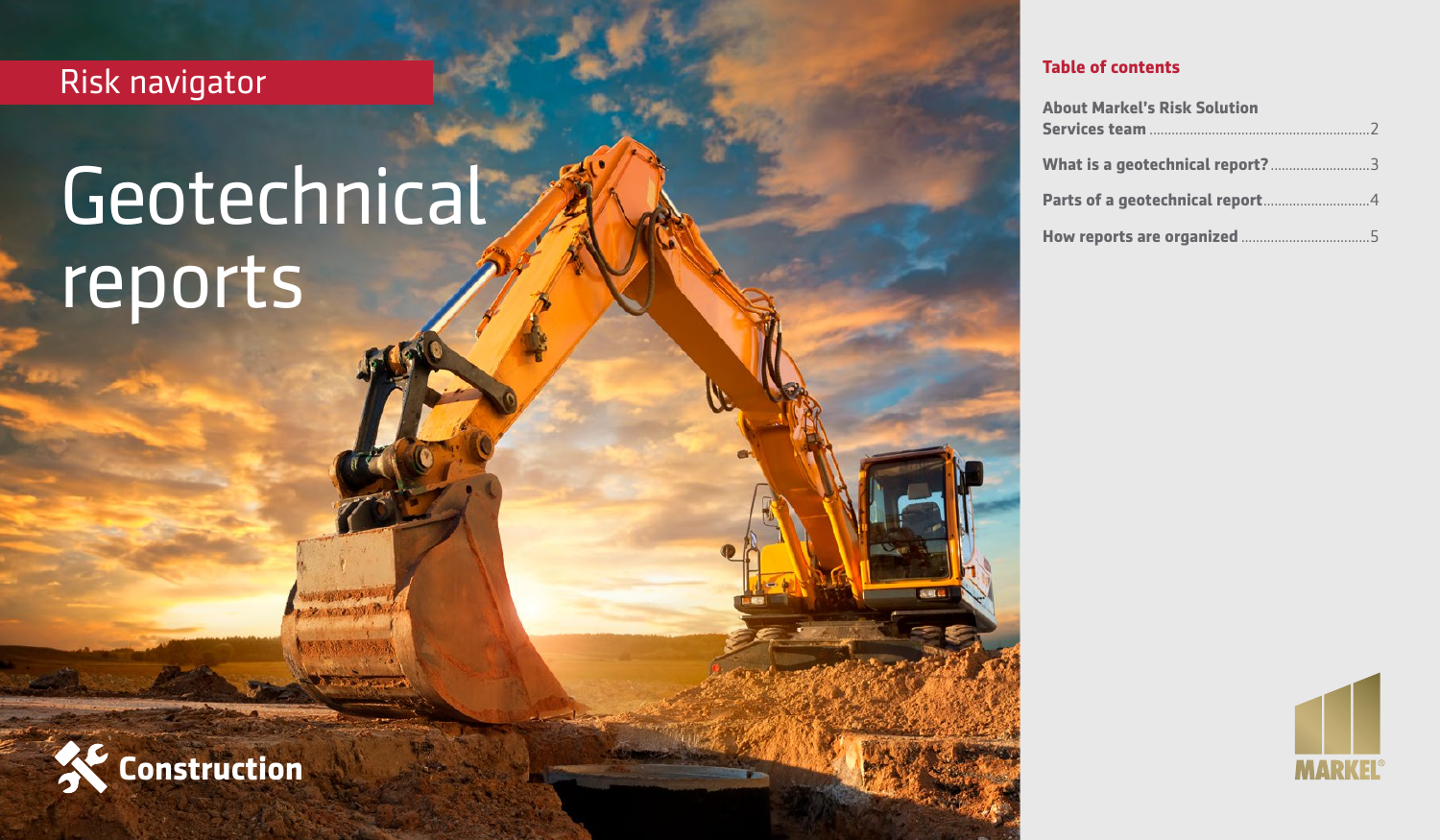### **About Markel's Risk Solution Services team**

**Risk Solution Services** provides technical insight related to existing and potential insured risk at Markel. The team partners with our customers, claims, and underwriters to educate on both current and future risk trends and supports our clients with a comprehensive offering of risk management solutions.

We do this by engaging with clients, underwriting, and claims teams.

E-mail our team at [risksolutions@markel.com](mailto:risksolutions@markel.com).



This document is intended for general information purposes only, and should not be construed as advice or opinions on any specific facts or circumstances. The content of this document is made available on an "as is" basis, without warranty of any kind. This document can't be assumed to contain every acceptable safety and compliance procedures or that additional procedures might not be appropriate under the circumstances. Markel does not guarantee that this information is or can be relied on for compliance with any law or regulation, assurance against preventable losses, or freedom from legal liability. This publication is not intended to be legal, underwriting, or any other type of professional advice. Persons requiring advice should consult an independent adviser. Markel does not guarantee any particular outcome and makes no commitment to update any information herein, or remove any items that are no longer accurate or complete. Furthermore, Markel does not assume any liability to any person or organization for loss of damage caused by or resulting from any reliance placed on that content.

\*Markel Specialty is a business division of Markel Service, Incorporated, the underwriting manager for the Markel affiliated insurance companies.

© 2020 Markel Service, Incorporated. All rights reserved.

Page 2 of 6

### **Table of contents**

| <b>About Markel's Risk Solution</b> |  |
|-------------------------------------|--|
|                                     |  |
|                                     |  |
|                                     |  |
|                                     |  |
|                                     |  |
|                                     |  |

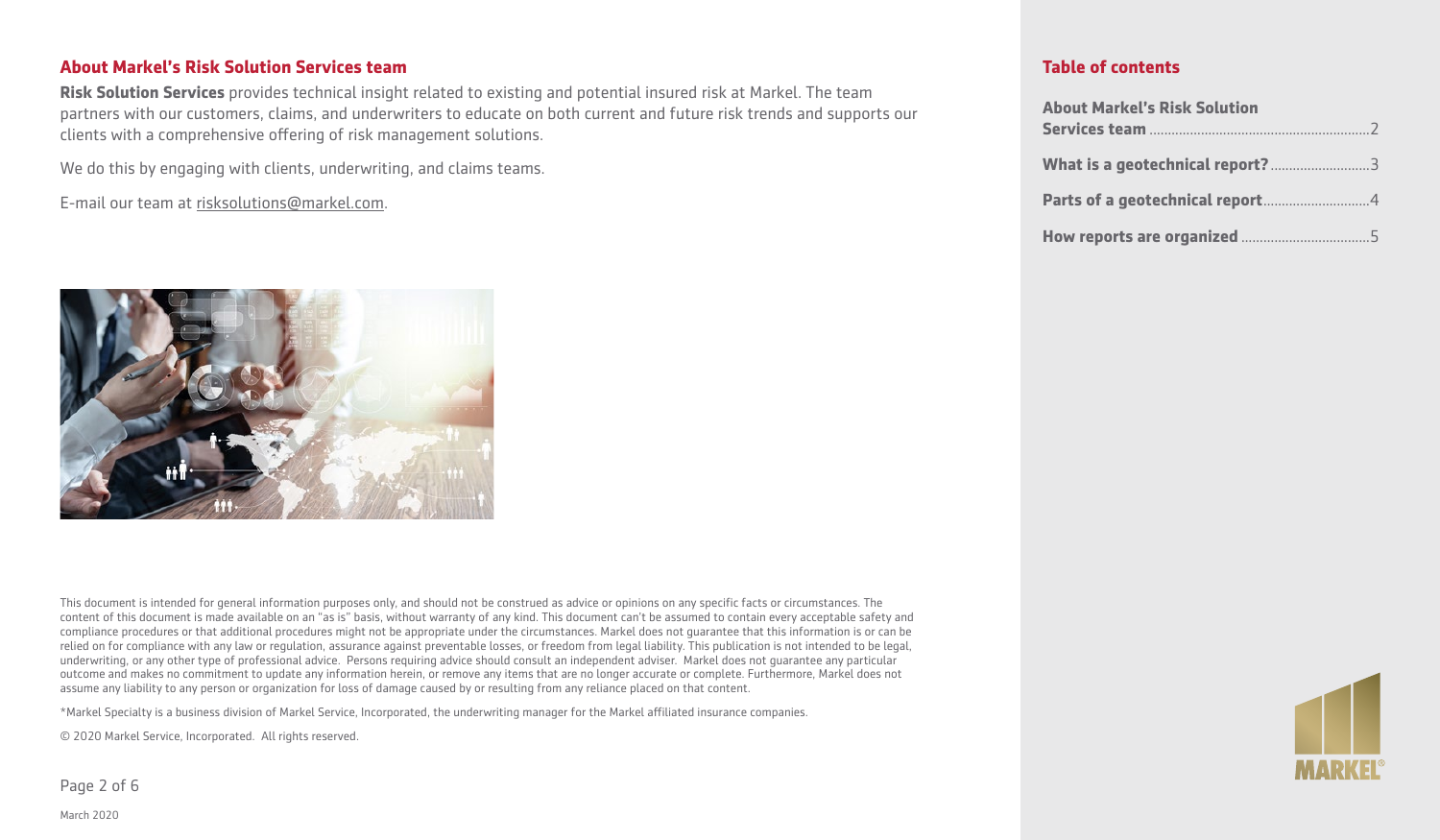### **What is a geotechnical report?**

A geotechnical report, commonly known as a "soils report," is a generic descriptor used to describe reports (e.g., foundation reports, centerline soils reports, landslide study reports, etc.) that provide information regarding soil, rock, and water conditions. They are used to communicate subsurface conditions, design information, and construction recommendations to construction and design personnel. They are the direct result of the interpretation of site investigation information by a geotechnical engineer.

Construction engineers require these reports to understand geotechnical related issues such as earthwork, foundations, bearing capacity for footings, and design loads for caissons. The information contained in a geotechnical report is often referred to during the design period, the construction period, and frequently after the completion of a project as part of a claim. For underwriting purposes a geotechnical report is an extremely important report and provides information that can directly impact the success or failure of a construction project.

### **Table of contents**

| <b>About Markel's Risk Solution</b> |
|-------------------------------------|
|                                     |
|                                     |
|                                     |
|                                     |





Page 3 of 6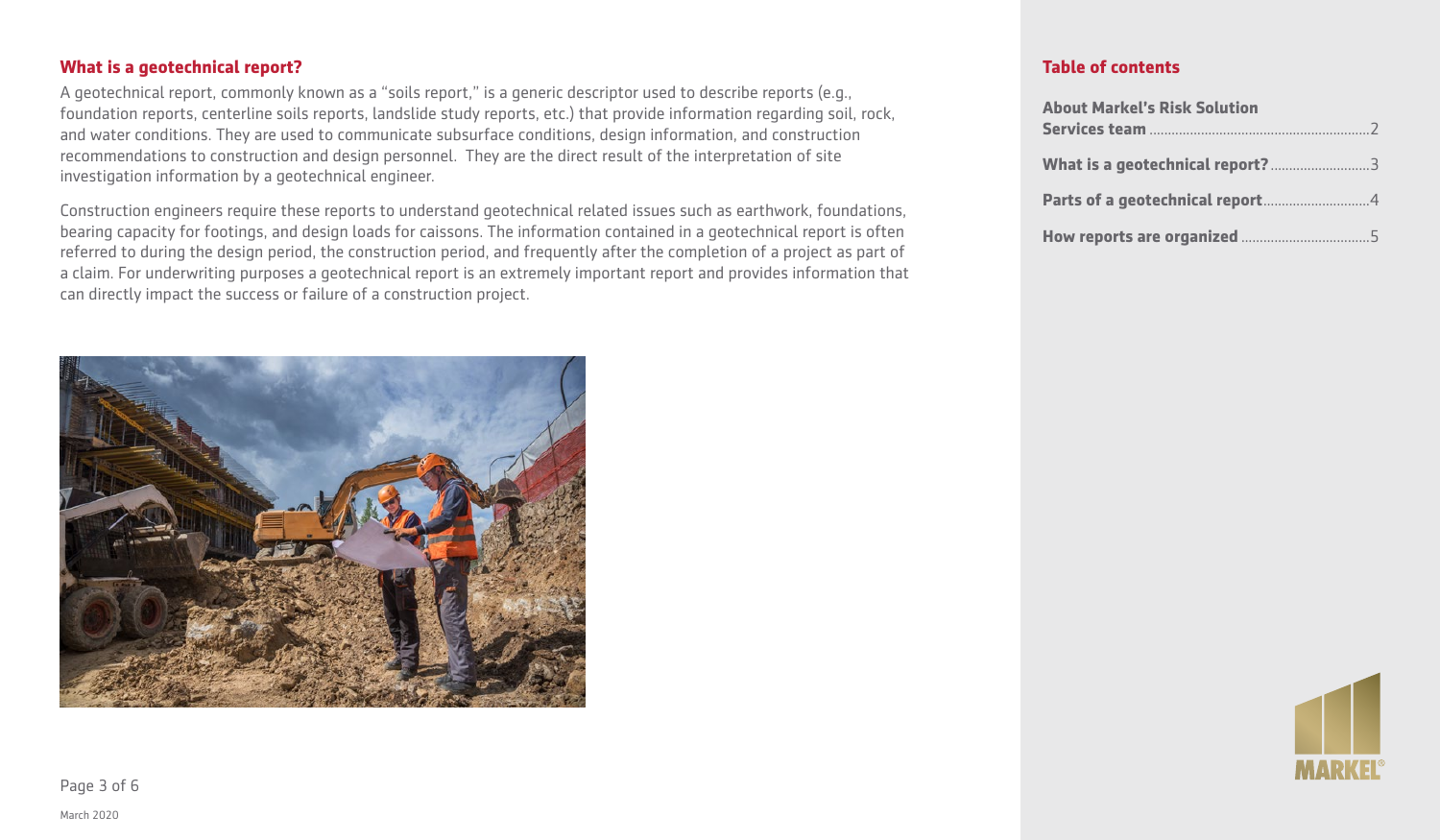March 2020

Page 4 of 6

### **Parts of a geotechnical report**

Geotechnical reports generally are divided into two major sections; the first covering "site investigation information" generally common to all geotechnical reports for a type of geotechnical feature; and, the second covering basic information and recommendations that should be presented for specific geotechnical features such as retaining structures, structure foundations (e.g., spread footings, driven piles, drilled shafts, ground improvement techniques, etc.). Content and format vary by project size and applicable regulatory oversight; however, all geotechnical reports should include the following information:

- Summary of all subsurface exploration data, soil profiles, exploration logs, laboratory and on-site test results, and ground water information
- Interpretation and analysis of subsurface data
- Specific engineering recommendations for design
- Recommended construction techniques and special provisions
- Discussion of solutions for anticipated problems such as different foundation types

Guidelines for geotechnical reports may be federal (e.g., ACE, DOT), state, and/or local (e.g., Harris County Texas, City of Los Angeles, City of San Diego). Included may be USACE EM (Engineering Manual) 1110-1-1804, 1110-1-1802 and EM 1110-1-2908 requirements. Two of the most typical of the many related specifications involved with a geotechnical report include:

- ASTM D2487 Standard Practice for Classification of Soils for Engineering Purposes
- ASTM D-1586 Standard Test Method for Penetration Test and Split Barrel Sampling of Soils



## **Table of contents**

| <b>About Markel's Risk Solution</b> |  |
|-------------------------------------|--|
|                                     |  |
|                                     |  |
|                                     |  |
|                                     |  |

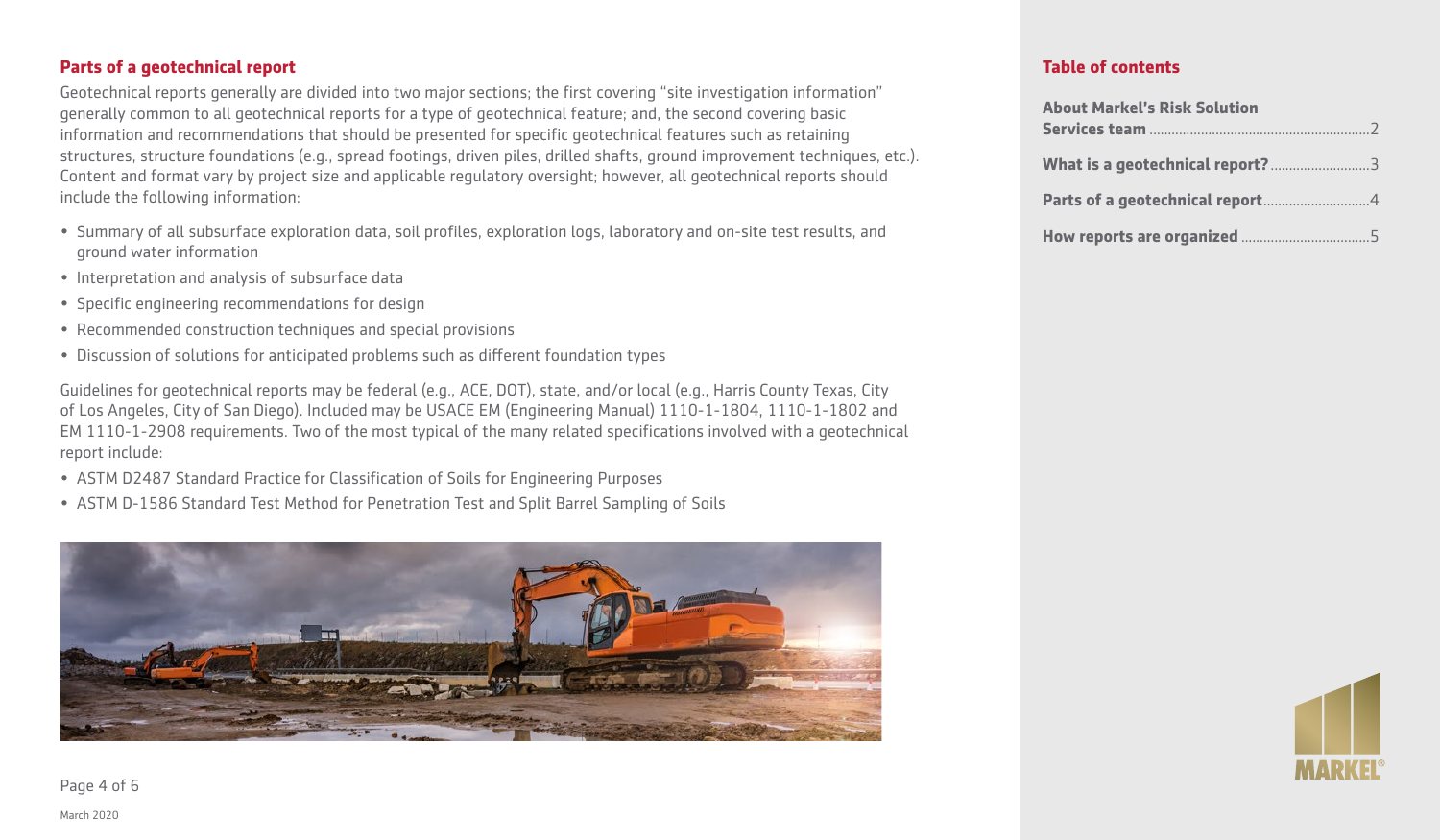### **How reports are organized**

Geotechnical report contents are often organized into the following formal sections:

- Letter of transmittal
- Site and project information
- Scope and limitations
- Discussion of project location general geology
- Summary of subsurface exploration data, soil profiles, exploration logs, laboratory and on-site test results, and ground water information
- Interpretation and analysis of the subsurface data
- Specific engineering recommendations for design
- Recommended construction techniques and special provisions
- Exploratory logs (e.g., boring logs) with boring log map and boring log test results
- Other associated reports may also attached

The geotechnical report text is the most informative section for underwriting purposes. It should include the general location of the investigation, the scope and purpose of the investigation in summary form, a concise description of the geologic setting and topography of the area, a discussion of field explorations and laboratory tests, and a general description of subsurface soil, rock, and groundwater conditions.

The plan and subsurface profile is the actual plan layout and subsurface profile of the site. Information presented includes site features, field exploration locations, graphic depictions of soil/rock, and groundwater levels. It may also note if the investigation meets minimum criteria for specific construction features such as foundations, retaining structures, or pavement.

Recommendations and conclusions are generally found in separate sections of the report and provide advice to contracting parties as to what types of foundations might be appropriate, how certain types of soil may be compacted, and other pertinent parameters.

### **Table of contents**

| <b>About Markel's Risk Solution</b> |
|-------------------------------------|
|                                     |
|                                     |
|                                     |
|                                     |



Page 5 of 6